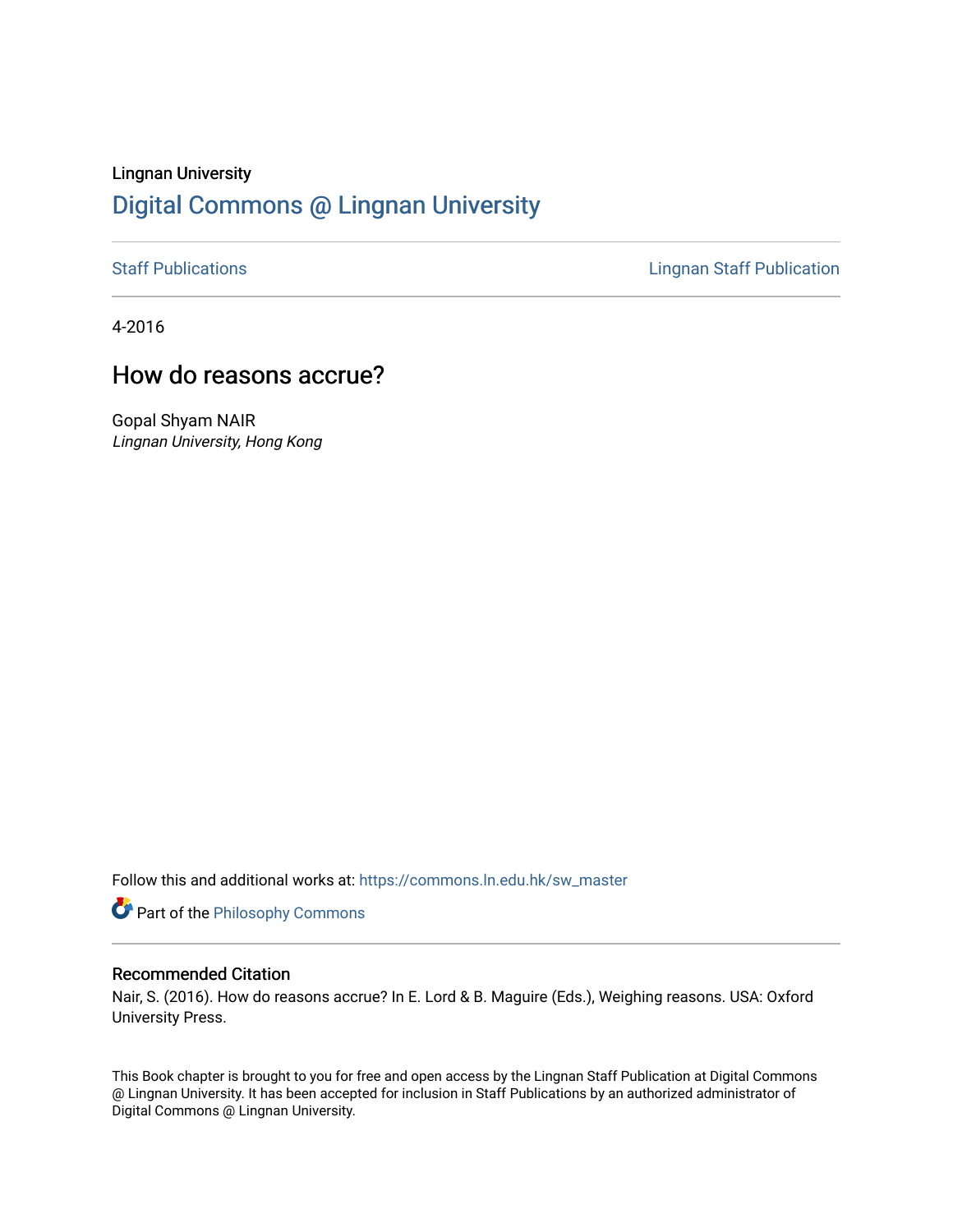# How Do Reasons Accrue?

# Shyam Nair

## **0. Introduction**

Reasons can interact in a variety of ways to determine what we ought to do. For example, I might face a choice of whether to work on this paper or socialize with friends. And it might be that the only relevant reason to work on this paper is that I have a deadline coming up soon and that the only relevant reason to socialize is that it is relaxing. In this case, whether I ought to work on the paper or ought to stay at home is determined by which of these reasons is stronger.

But there are other cases where we have more than one reason to do a particular act and whether we ought to do that act is not settled by *individually* comparing the strengths of the reasons to do it against the strengths of the reasons to do some alternative. Suppose for example that there is a movie theater and a restaurant across town. And suppose that in order to get to that side of town I must cross a bridge that has a \$25 toll. The toll is a reason not to cross the bridge. The movie is a reason to cross the bridge and the restaurant is also a reason to cross the bridge. It may be that if there were just the movie to see, it wouldn't be worth it to pay the toll and if there were just the restaurant, it wouldn't be worth it to pay the toll. But given that there is both the movie and the restaurant, it is worth it to pay the toll.

In this case, the reason to cross the bridge provided by the movie and the reason to cross the bridge provided by the restaurant are individually worse than the reason to not cross the bridge provided by the toll. But together these reasons are better than the reason to not cross the bridge so that you ought to cross the bridge. More generally, cases like this show that we can have two reasons to do an act that are individually worse than a reason to not do that act, but the reasons together are better than the reason to not do that act. So the reasons together―—which we can call the *accrual* of those reasons—can have a strength that is an increasing function of the strengths of the individual reasons.

And this way in which can reasons accrue can be seen not just in practical cases concerning what we ought to do but also in epistemic cases concerning what we ought to believe such as the following: I am curious about what color the feathers of a certain bird are. My friend seems to remember reading in a textbook that they are black. I seem to remember seeing in a nature documentary that they are white. I also seem to remember seeing in the travel guide that they are white. It may be that my friend's memory based on the textbook is a better reason to believe that the feathers are black than my memory of the documentary or the travel guide taken individually. But it may be that together these reasons to believe that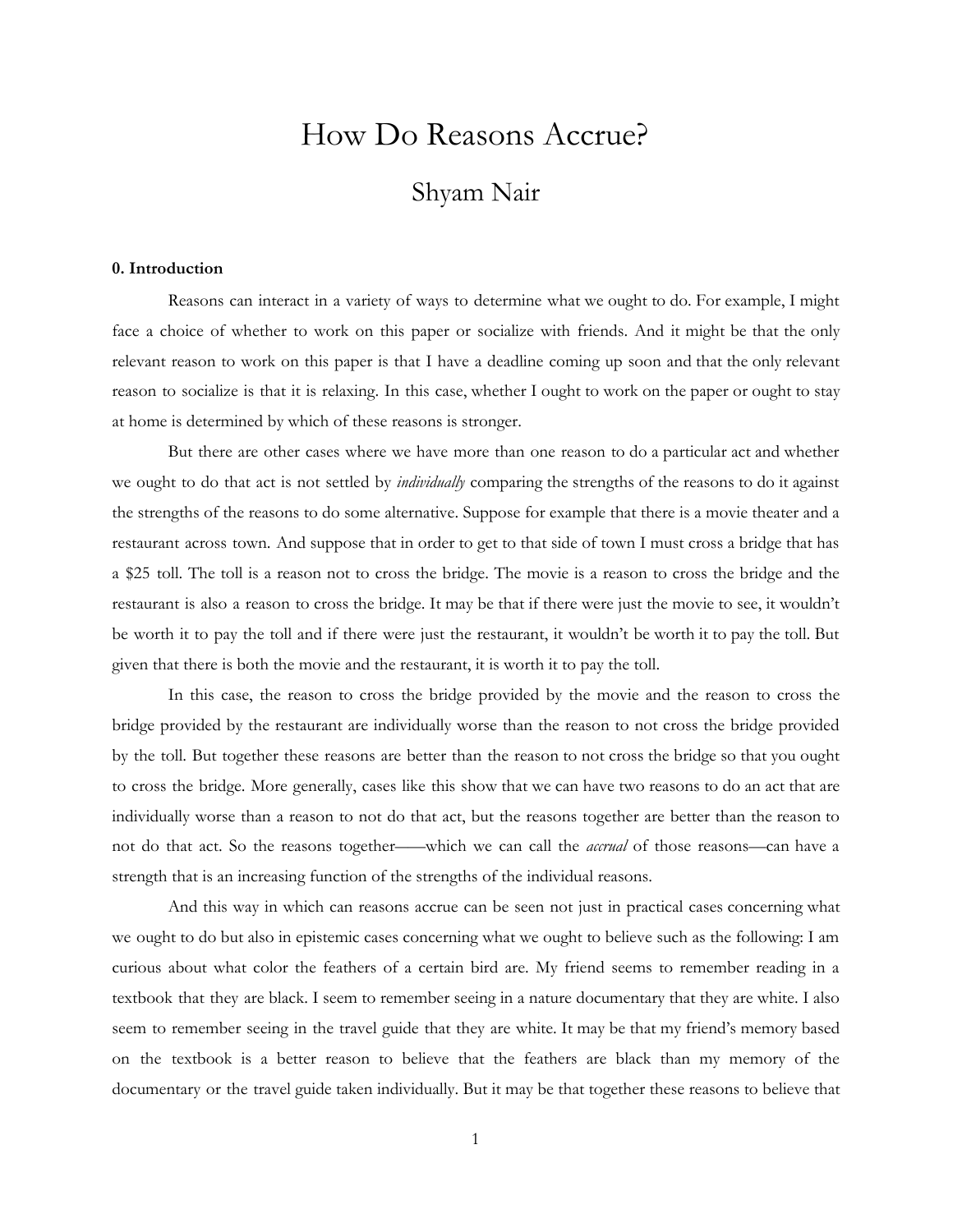the feathers are white are better than the reason to believe that the feathers are black so that I have more reason to believe that the feathers are white. Again, it seems that the accrual of the reasons to believe that the feathers are white can have a strength that is an increasing function of the strengths of the individual reasons.

In this paper, we will look at how reasons determine what we ought to do and believe in cases where the accrual of reasons is relevant. Our focus will not primarily be on questions about the nature of individual reasons and their weight. Instead, we will at the outset rely on our pretheoretical grip on what reasons there are and how weighty they are individually and ask the more formal or structural question of how to determine the strength of their accrual based on these facts. That said, we will be led back at certain points to substantive questions about the nature of reasons and their weight.

In looking at these issues, my goal will not be anything as ambitious as developing a full theory of the accrual of reasons. Rather, my goal will be more modest: I will introducing some of the challenges for providing an adequate model and argue that a promising approach to resolving these challenges involves making use of the familiar distinction in moral philosophy between derivative and non-derivative normative notions.

# **1. A First Stab**

It may be surprising to hear that it is challenging to provide an adequate model of the accrual of reasons. This is because a simple model suggests itself.

Begin with the assumption that the reason-relation is (at least) a three-placed relation holding between a proposition, an action or attitude, and a natural number. The idea is that p is not a reason to  $\varphi$ (e.g., cross the bridge, believe that the feathers are white) simpliciter rather it is always that p is a reason to  $\varphi$  of a certain strength  $n$ . We then say that one reason is stronger than another just in case the the number associated with the first reason is greater than the number associated with the second.

Finally, we supplement this picture with the following principle of reasons accrual which we may call *Additive Reasons Accrual*:

if *r* i : p is a reason to ᵱ of strength *m* and  $r$ <sup>2</sup>; q is a reason to  $\varphi$  of strength *n* then the accrual of  $\mathbf{r}_i$  and  $\mathbf{r}_j$  support  $\boldsymbol{\varphi}$ -ing to the strength  $m+n$ 

This principle tells us that the strength of the accrual is an increasing function of the strength of the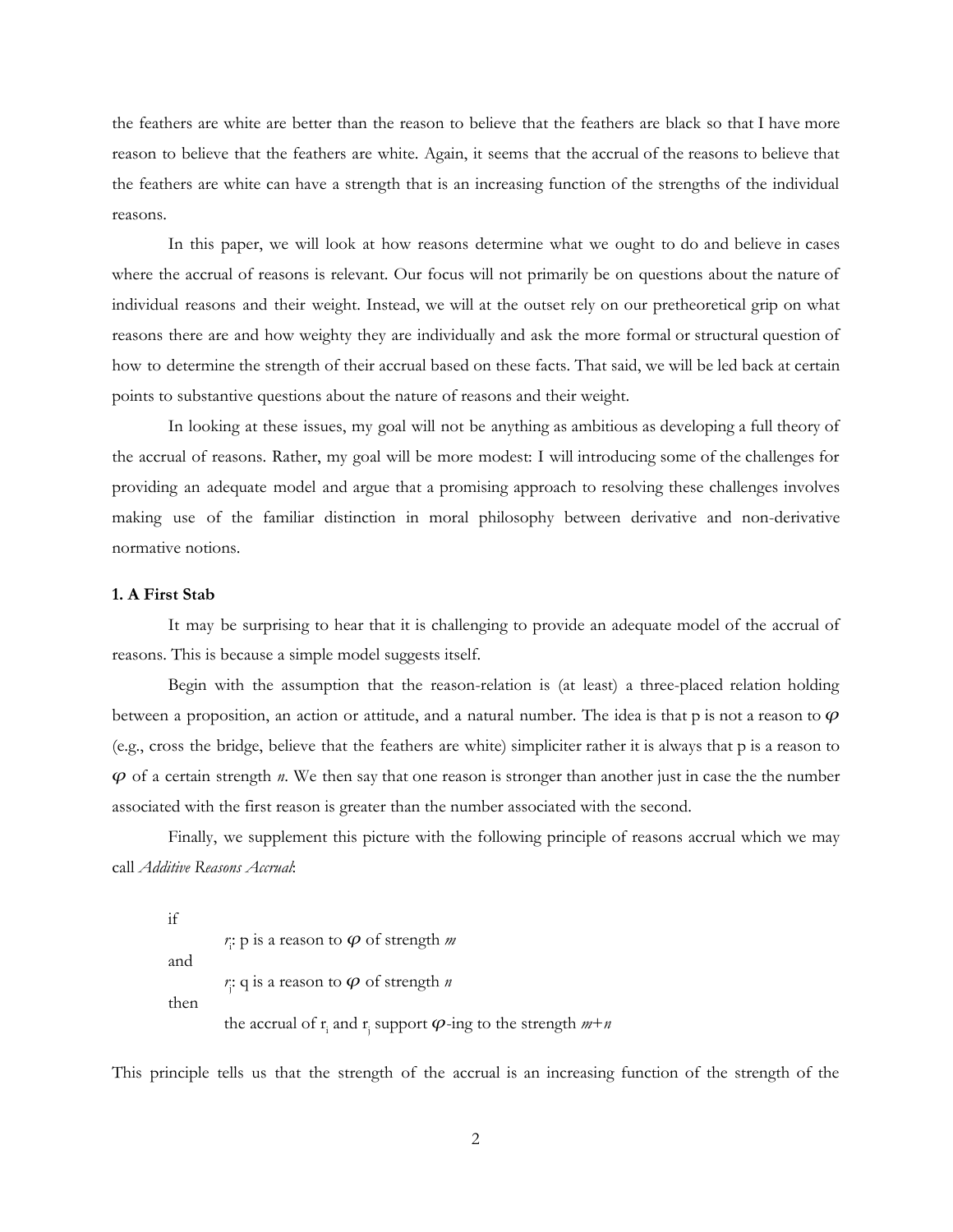individual reasons. And in particular, it says that the strength of the accrual is the sum of the strengths of the individual reasons. 1

This simple model explains the cases that we began the paper with. Consider the first case. The toll provides a reason to not cross the bridge of some strength *m* (e.g, 25). The movie provides a reason to cross the bridge of some strength *n* (e.g., 20). And the restaurant provides another reason to cross the bridge of some strenght  $o$  (e.g, 15). It can clearly be that  $n < m$  and  $o < m$  (e.g, 20 < 25 and 15 < 25) so that each reason to cross the bridge is individually worse than the reason to not cross the bridge. Nonetheless it can be that  $m \leq n + o$  (e.g,  $25 \leq 20 + 15$ ). So if we accept *Additive Reasons Accrual*, this predicts that the accrual of these two reasons to cross the bridge is stronger than the reason to not cross the bridge as desired. And of course analogous reasoning would allow us to explain the epistemic case.

Though there is much more that could be said about this model and its assumptions, it looks like a promising start toward explaining our opening pair of cases. 2

# **2. Its Shortcoming**

Unfortunately, there are other cases of accrual that the simple model does not handle well. In particular, there are cases where accrual of a pair of reasons does not have a strength that is an increasing function of the strengths of the individual reasons.

#### **2.1 A Practical Case**

We begin with a practical case because these kinds of cases have been most discussed in the literature about our question. Here then is a case slightly adapted from one presented by John Horty (2012: 61):

<sup>&</sup>lt;sup>1</sup> We talk of the accrual "supporting"  $\varphi$ -ing to some strength in order to be neutral about what exactly an accrual is. Though a full theory of accrual would take a stand on this issue, we will be neutral about what an accrual is (e.g, is an accrual itself a reason? if so, is the reason  $p \wedge q$ ?).

<sup>&</sup>lt;sup>2</sup> On the most straightforward interpretation of this model, it assigns specific natural number to each reason as their strength. This raises at least three issues. First, some basis much be provided for an assignment of a number as the strength of a reasons, The most worked out theory that explains when and why it is appropriate to measure a quantity numerical is measurement theory. So the most promising way to resolve this issue is to use the tools of measurement theory. (See Krantz, Luce, Suppes, and Tversky 1971 for an introduction to measurement theory. I believe that Nozick 1968 was the first to glimpse the connection between reasons and measurement theory.) Second, if each reason is assigned a number and the comparative strength of reasons is determined by the greater than ordering on the natural numbers, it follows that all reasons are comparable. This issue can perhaps be resolved by assigning different kind of numbers for different kinds of reasons or by assigning sets of numbers to reasons. Third, if each reason is assigned a number independently of the other reasons, the strength of reasons will turn out to be an atomic property of a reason rather than a holistic product of the interaction among reasons. This issue can perhaps be resolved by assigning a default strength to each reason rather than a fixed strength. (The relevant notion of *default* can be made precise in default logic (see Horty 2012) and argumentation theory (see Dung 1995). Unfortunately, these theories fit most naturally with qualitative rather than numerical models of weight. And, existing treatments of accrual in these frameworks do not solve all of the problems discussed in this paper, see Delgrande and Schaub 2004, Gómez Lucero, Chesñevar and Simari 2009 and 2013, Modgil and Bench-Capon 2010, Prakken 2005, and Verheij 1995.)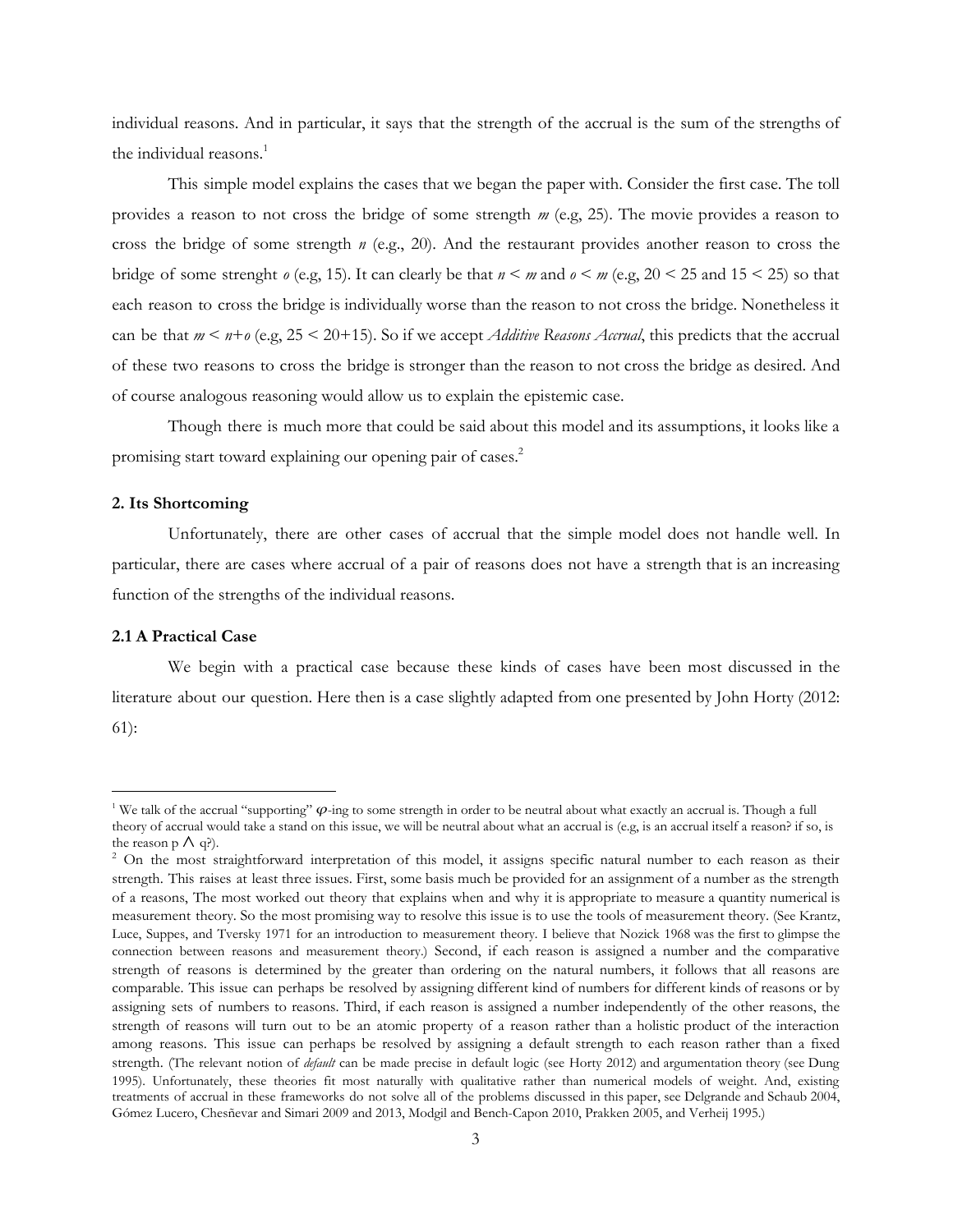Suppose I am deliberating about an afternoon run, and that both heat and rain, taken individually, function as reasons to not run; still, the combination of heat and rain together might function as a weaker reason to not run (say, because the heat is less onerous when there is rain). $3$ 

This is a *prima facie* counterexample to *Additive Reasons Accrual*. The rain and the heat individually provide a reason to not run. We may assume each individually is strong enough to make it that you ought to not run. Nonetheless, the accrual of these reasons supports not running to a lesser degree than the heat and the rain individually support not running. So it may be that in such a case you actually ought to run.

No doubt many readers will already have come up with ways of responding to this (putative) counterexample—and we will spend most of the rest this paper considering these responses—but before we look at them, let's consider an epistemic case. This will give us a firmer counterexample to *Additive Reasons Accrual* and a better appreciation of the full generality of the problem for this account of accrual. It will be important to see the generality of this problem because it will ensure that we develop an adequate *general* strategy for immunizing *Additive Reasons Accrual* from counterexample rather than positing a series of one-off hypotheses to deal with different particular cases.

# **2.2 An Epistemic Case**

Here then is an epistemic case that is a *prima facie* counterexample to *Additive Reasons Accrual*:

You know that John and Bill are rarely found together—they dislike each other and make it a point to avoid each other. There is a party this week and you are wondering whether John or Bill but not both John and Bill will attend. In this setting finding out John will attend is a reason to believe that John or Bill but not both will attend. Similarly, finding out Bill will attend is also a reason to believe John or Bill but not both will attend.

This is an epistemic case that is a counterexample to *Additive Reasons Accrual*: John's attending is a reason to believe John or Bill but not both will attend. Bill's attending is a reason to believe John or Bill but not both will attend. But their accrual is not a reason to believe John or Bill but not both will attend. After all, 'both John and Bill attend' is inconsistent with 'John or Bill attend but *not both* attend'.

Like the practical cases, there are many ways of responding to this counterexample. But unlike the practical case, we can provide further support for this informal counterexample with the help of some tools from formal epistemology.

#### **2.3 A Formal Interlude**

To introduce the formal tools that I have in mind, we need to step away from talking about

<sup>&</sup>lt;sup>3</sup> Horty 2012: 2.2.3 and Prakken 2005: §4 present other counterexamples.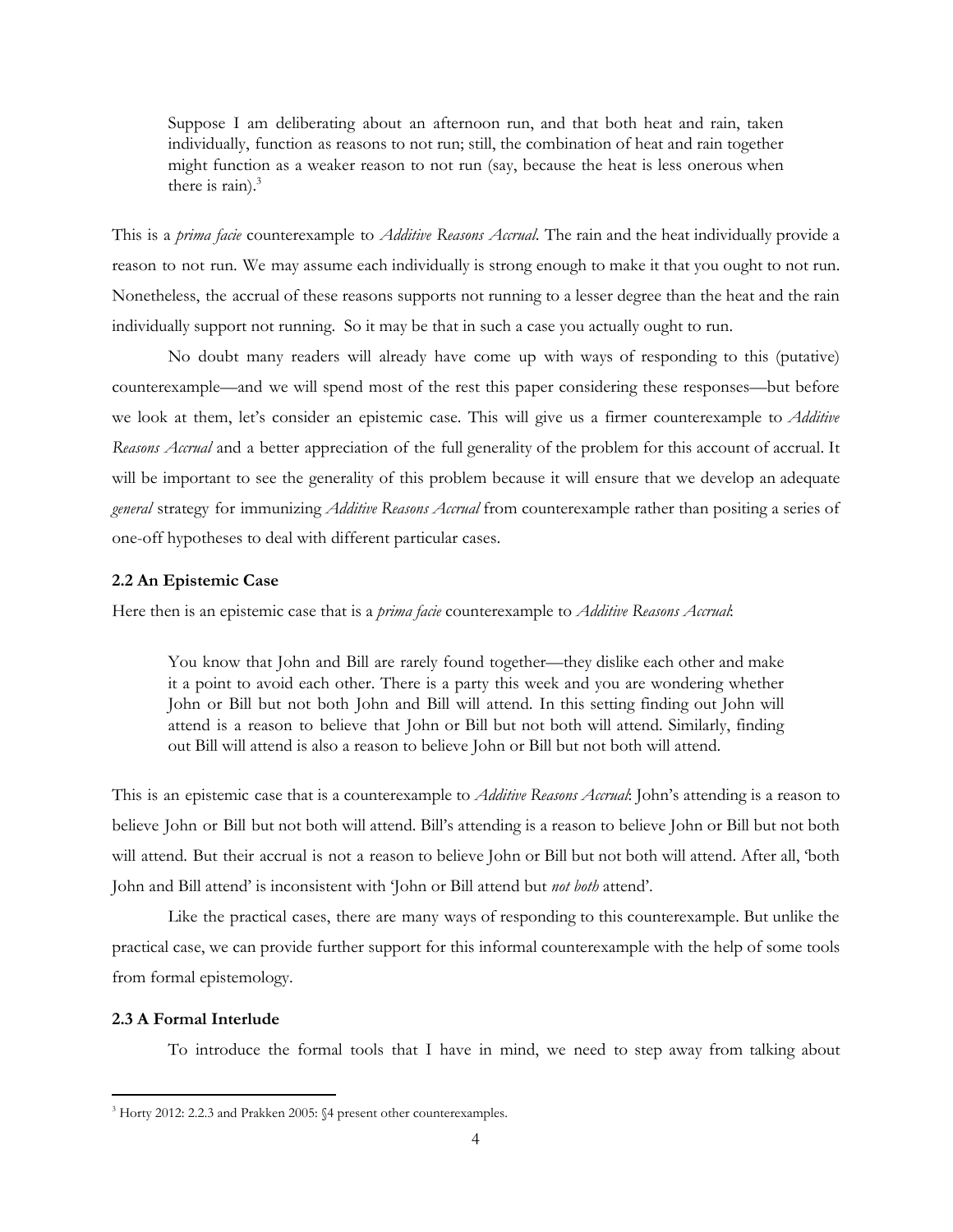reasons for a moment and consider what epistemologists and philosophers of science call *confirmation theory*. Confirmation theory seeks to tell us *whether* a piece of evidence confirms or fails to confirm a given theory and it seeks to tell us *how much* a piece of evidence confirms or fails to confirm a theory.

The standard background framework used in confirmation theory is probabilistic. The idea is that agents have not just all-or-nothing beliefs but also partial beliefs or credences. And the idea is that the credences of a fully rational agent are representable by a probability function.

Confirmation theory uses this framework to ask what is it for a piece of evidence to confirm a given theory. And the epistemologists and philosophers of science who have developed confirmation theory almost unanimously agree that, roughly, a piece of evidence E confirms some theory T for a particular fully rational agent just in case the agent's credence in T goes up when she learns E for certain. More formally, E confirms  $T$  for a agent just in case the agent's credence in  $T$ ,  $Pr(T)$ , is less than her credence in T conditional on learning E,  $Pr(T|E)$ .

It may be helpful to visualize this theory as follows: Consider the rectangle below. The points that make up the rectangle can be thought of as possibilities that the agent has some credence in. And a collection of points can be thought of as a proposition, namely the proposition that is true at exactly those possibilities:



Here I have used circles to make vivid two propositions, the proposition that T and the proposition that E. We can think of the agents unconditional credence in T as the portion of the rectangle that T occupies; the area of T divided by the area of the whole rectangle. Similarly for E and other propositions. So just by looking at this diagram we can see that the agent has some non-trivial unconditional credence in T and that the agent has some non-trivial unconditional credence in E and that the agent's credence in T is greater than her credence in E.

We can also use this diagram to see what an agent's conditional credences are. The agents credence in T on E, for example, is represented by the portion of E that T occupies; the area of T that is in E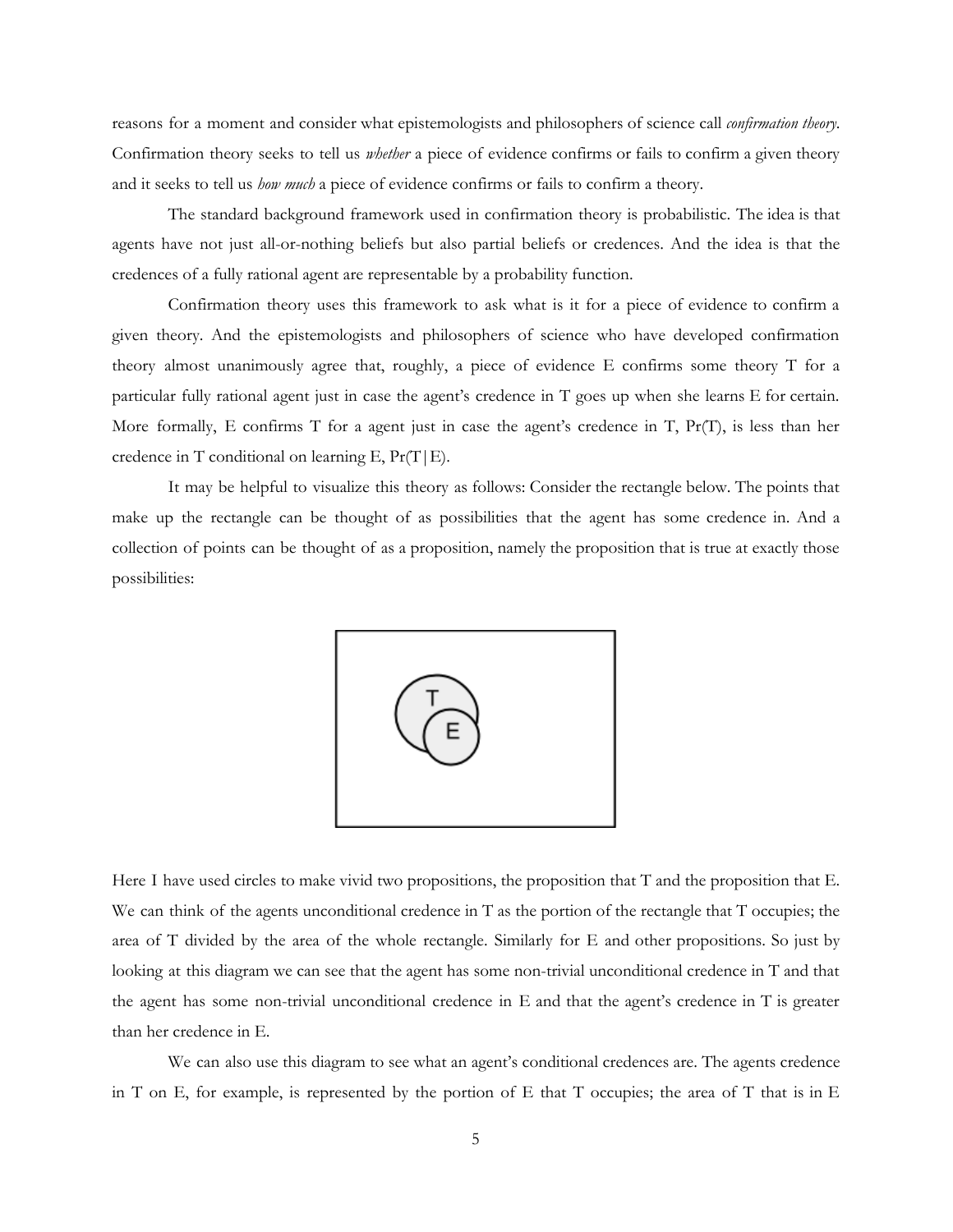divided by the area of E. And similarly for other conditional credence. So just by looking at this diagram we can see that the agent's credence in T on E is quite high.

What is helpful about this way of visualizing the model is that allows us to easily "eyeball" our credence and conditional credences. THis makes it easy to determine whether one proposition confirms another. So in the above diagram we can see that E does confirm T because while T does take up some non-trivial portion of the rectangle it takes up a much bigger portion of E.

Now as I said, confirmation theory does not just ask *whether* evidence confirms a theory but also asks *how much* it confirms a theory. Unfortunately, the *how*-*much* question has no uncontested answers. So we will not attempt to settle an answer to this question here.

Now that we have sense of what confirmation theory says and a way of visualizing how the theory works, let us connect this to our discussion of reasons. The connection can be made by noting that that, plausibly, p is a reason to believe q just in case p confirms q.<sup>4</sup> This is especially plausible once we bear in mind that accepting this connection does not force us to accept that reasons can be analyzed in terms of confirmation. Perhaps, the notion of a reason explains the notion of confirmation; perhaps, they are both explained in terms of some third thing; perhaps, they are independent. Whatever the case may be, there are strong connections between them and so it is reasonable to use confirmation theory to shed light on questions about reasons. What's more, even if we do not wish to accept that this connection holds in all cases, we should believe that it holds in many cases and that the class of cases where it does not hold require special explanation.

With all of this in mind, then, we can translate our question about accrual into a question about confirmation: If p confirms r and q confirms r, must p and q together confirm r? Using the formal theory of confirmation, this question comes down to whether the following claim is true: for all p, q, and r, if  $Pr(r|p)$  >  $Pr(r)$  and  $Pr(r|q)$  >  $Pr(r)$ , then  $Pr(r|p \wedge q)$  >  $Pr(r)$ . As it turns out, the claim is false.

We can illustrate why with a formal version of the counterexample that we gave earlier. Again, we use the points in the rectangle to represent the possibilities the agent has a non-zero credence in. This time I will use two circles to make salient the propositions p and q as can be seen below:

<sup>4</sup> Officially, we only need two (jointly) weaker assumptions for the counterexample: (1) if p extremely strongly confirms q, then p is a reason to believe q and (2) if p is a reason to believe q, then p does not maximally disconfirm q.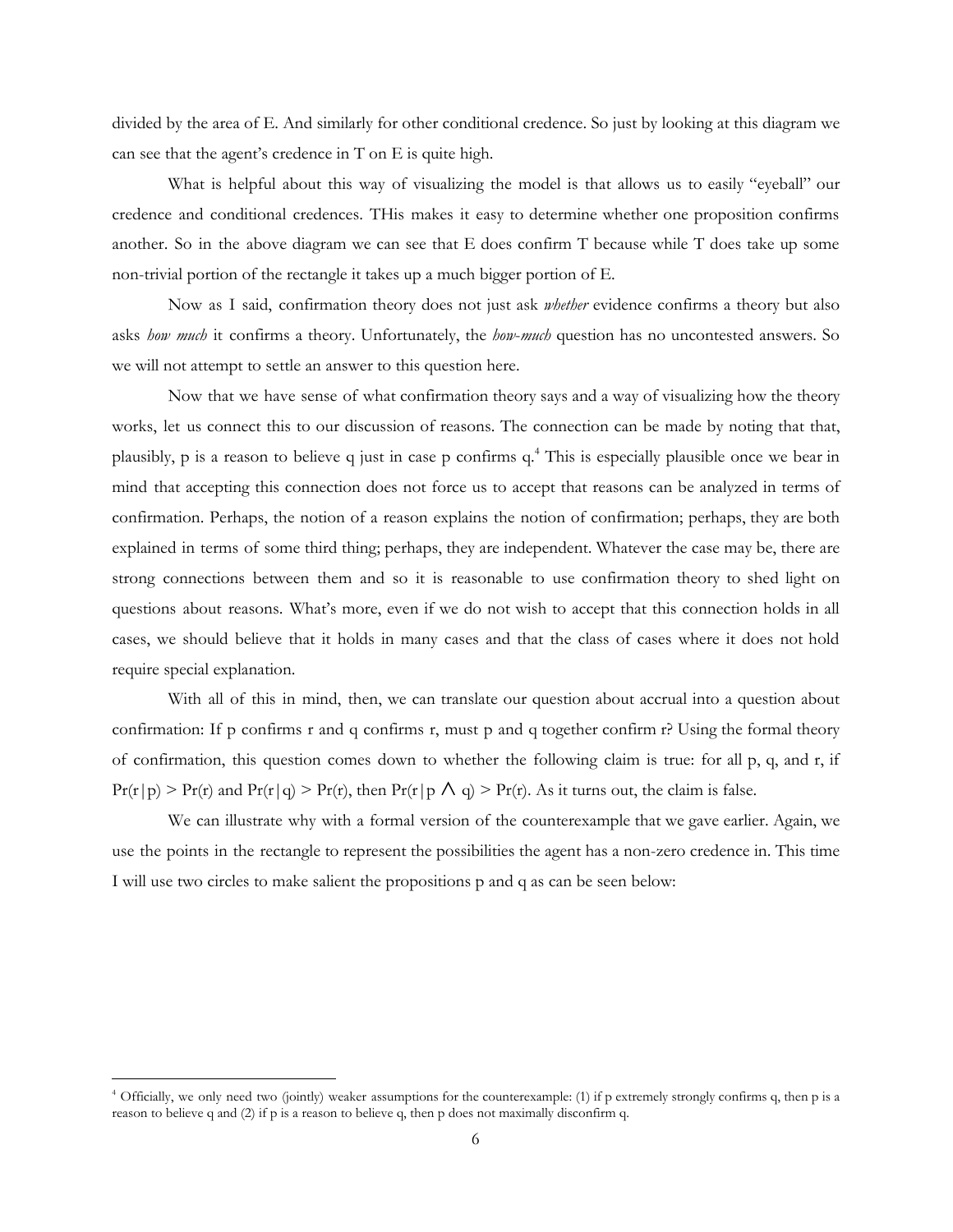

Finally, though I haven't made it salient by drawing a circle around it or shading it in a special way, we can also notice another proposition which is the the collection of points that are in the left circle or right circle but not both. Call this proposition r. So r is the non-overlapping portion of the left and right circles; r is the proposition that (p  $\vee$  q)  $\wedge \neg (p \wedge q)$ .

This diagram is a formal version of our counterexample where p is stands for the proposition that John will attend and q stands for the proposition that Bill will attend. Let's check this: First,  $Pr(r|p)$  > Pr(r): Pr  $(r|p)$  is the portion of the p circle that is not overlapped by the q circle. That is huge because r takes up all of the p space except the tiny part of it that is overlapping q.  $Pr(r)$  on the other hand is the portion of the whole space that is either in the p circle or the q circle but not in the overlap of these circles. This is a large portion of the total space but not as large as the portion of the p circle that is not overlapped. Next by analogous reasoning replacing q for p, we can see that  $Pr(r|q) > Pr(r)$ . So this shows the example satisfies the antecedent of the principle that we are considering.

But it does not satisfy the consequent which, recall, says  $Pr(r|p \wedge q) > Pr(r)$ . We know the  $Pr(r)$ 0 because r takes up some portion of the whole space. But the Pr(r|p  $\Lambda$  q) = 0: r takes up no portion of p  $\wedge$  q's space because r is the non-overlapping part of the circles and p  $\wedge$  q's space is the overlapping part of the circles.

In fact, though there is controversy about how to measure how much confirmation there is, this kind of counterexample works for all the measures of confirmation that I am aware of. That is, we can show that according to any plausible confirmation measure, the confirmation p provides for r and q provides to r can be arbitrarily close to the maximum (without actually hitting the maximum) while the confirmation provided for r by  $\rho \wedge q$  is the absolute minimum.

The trick is simple. The second feature (that r is confirmed to the absolute minimum by  $p \wedge q$ ) is ensured by the fact that we have chosen r to be logically inconsistent with  $p \wedge q$ . According to all measures, logically inconsistent propositions maximally disconfirm each other. We ensure the first features (that p and q individually confirm r to arbitrarily close to the maximum without actually hitting it) by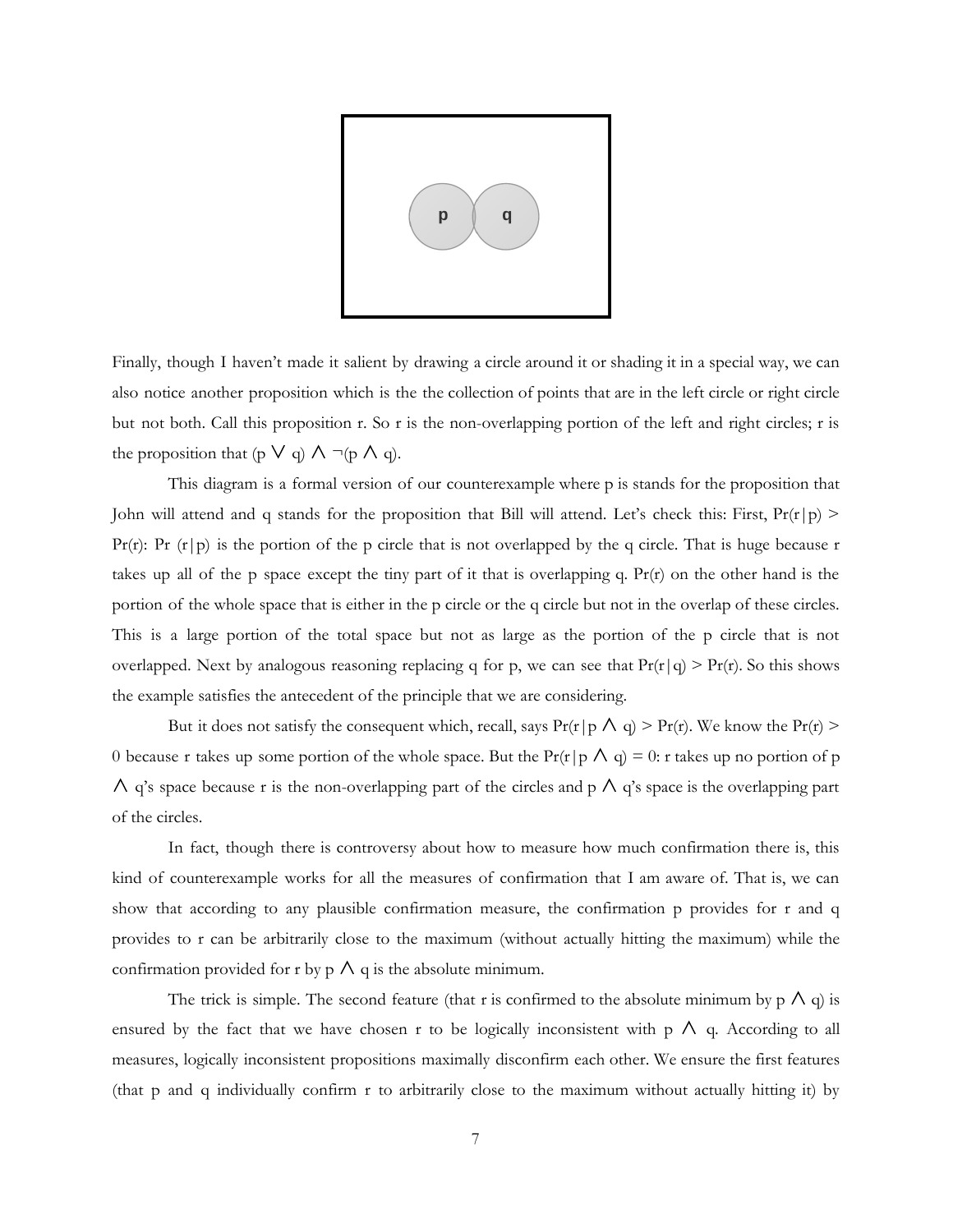making the overlap of p and q extremely small and making the p-circle and q-circle extremely small in the overall space. It turns out for all the measures that I am aware of, toying with this technique yields the described result. 5

Thus, in the epistemic case we have intuitive counterexamples to *Additive Reasons Accrual* and can formally verify these counterexamples with the help of some plausible (albeit contestable!) assumptions.

#### **2.4 Responding to the Counterexamples**

How should we respond to these counterexamples? There are of course alternative construals of the cases that we may wish to consider (e.g, we might wonder the heat really is a reason to not run rather than the particular discomfort of being in the heat that is a reason to not run). But to adequately motivate these reconstruals and to ensure that we can generalize them to deal with the full range of problematic cases, we do best to consider how to respond to these examples from a more abstract perspective than this. This is especially worth doing given that independently motivated theories like confirmation theory support these counterexamples.

Abstractly then, there are two main ways to respond. One is to claim that these cases are not genuine counterexamples. Another is to accept the counterexamples and to carve out space for a more limited principle of reasons accrual.

The idea of the second is to isolate a class of reasons that do have an accrual that has a strength that is an increasing function of the strengths of the individual reasons. Suppose we give a name to this class, call them *independent* reasons. We then may modify *Additive Reasons Accrual* by adding to the antecedent, the clause that  $r_i$  and  $r_j$  are independent. Call the revised principle *Additive Independent Reasons Accrual*. By stipulation, *Additive Independent Reasons Accrual* is not subject to the counterexamples presented here.

Of course, this just labels the reasons that avoid our counterexamples 'independent' rather than giving a substantive theory of what these reasons are. In the next sections, we will look at the prospects for giving such a substantive theory. But what makes this labeling a useful piece of bookkeeping is that it allows us to be neutral about whether the first or second strategy is correct. For in the present terminology, the only difference between the first and second strategy is that the first strategy insists that independent reasons are the only reasons that there are whereas the second strategy allows there are other reasons as well but claims only the independent ones have an accrual that has a strength that is an increasing function of the strength of the individual reasons. Thus, no matter which approach we take, it is an interesting question what independent reasons are.

<sup>&</sup>lt;sup>5</sup> See Fitelson 1999 for discussion of different confirmation measures.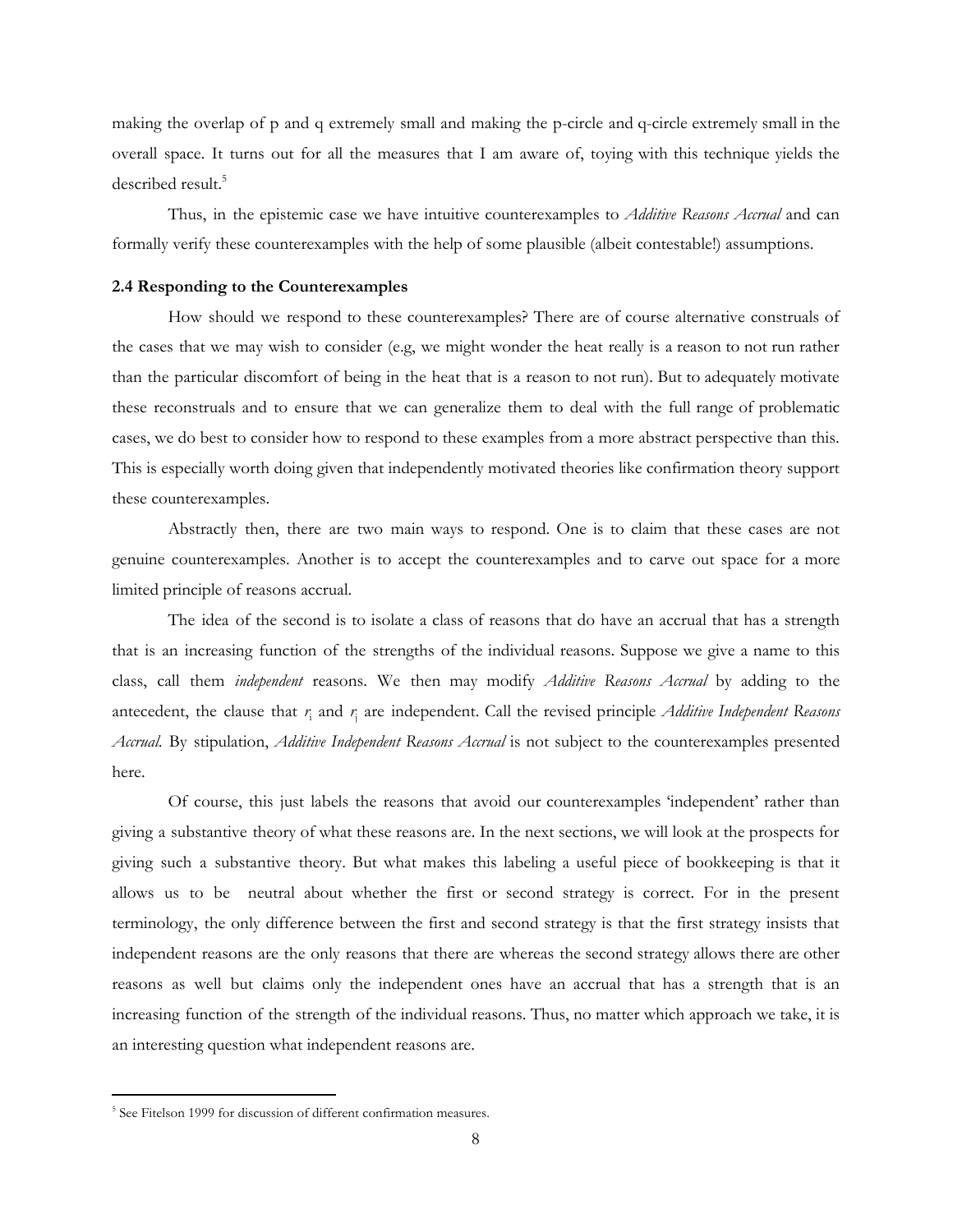## **3. A Promising Conjecture about Independence**

I know of no systematic way of canvassing all possible substantive theories of independence and in any case, we don't have space to do that here. So instead, what I will do is develop one particularly natural view of independence and argue that it is a promising strategy for solving the problems that we have just encountered.

#### **3.1 Derivative and Non-Derivative Reasons**

The key idea of my solution makes use of familiar distinction in moral philosophy between different kinds of normative notions. It is easiest introduce the distinction indirectly by considering the difference between different kinds of good things because this is where this distinction is most often discussed.

Some things are intrinsically or in my favored terminology non-derivatively good and other things are relationally or in my favored terminology derivatively good. For example, plausibly, pleasure is non-derivatively good. Pleasure is good and not because it stands in some relation to something else that is good. Eating ice cream on the other than is plausibly derivatively good. It is good because it stands in some important relation to another thing that is good: for example, eating ice cream causes pleasure. So quite generally, something is derivatively good in virtue of standing in some important relation to something else that is good. And something is non-derivatively good when it is good and not in virtue of standing is some important relationship to something else that is good.

The example of eating ice suggests one important relation that can give rise to derivative good is a causal relation. But we should leave it open what exactly the relations are that give rise to derivative good. 6 For example, a Kantian might think that the sole non-derivative good is the good will. And that pleasure is derivatively good in virtue of standing in certain intentional relations to the good will.

This distinction between derivative and non-derivative goods has been important in moral philosophy. It makes perspicuous the explanatory structured of our theories of goodness. It also allows us to capture subtle difference between goods. For example, it plausible allows us to explain why it is contingent that eating ice cream is good, but necessary that pleasure is good.

And this same important distinction can be applied to reasons as well A derivative reason is a reason in virtue of standing in some interesting relation to some other reason. A non-derivative reason is a reason but not in virtue of standing in such a relation.

My proposal is that independent reasons are non-derivative reasons. And I will argue that this idea

<sup>6</sup> See Korsgaard 1983 and Hurka 2000 who discuss goodness and Väyrynen 2011: 190 and n. 20 for an application to reasons.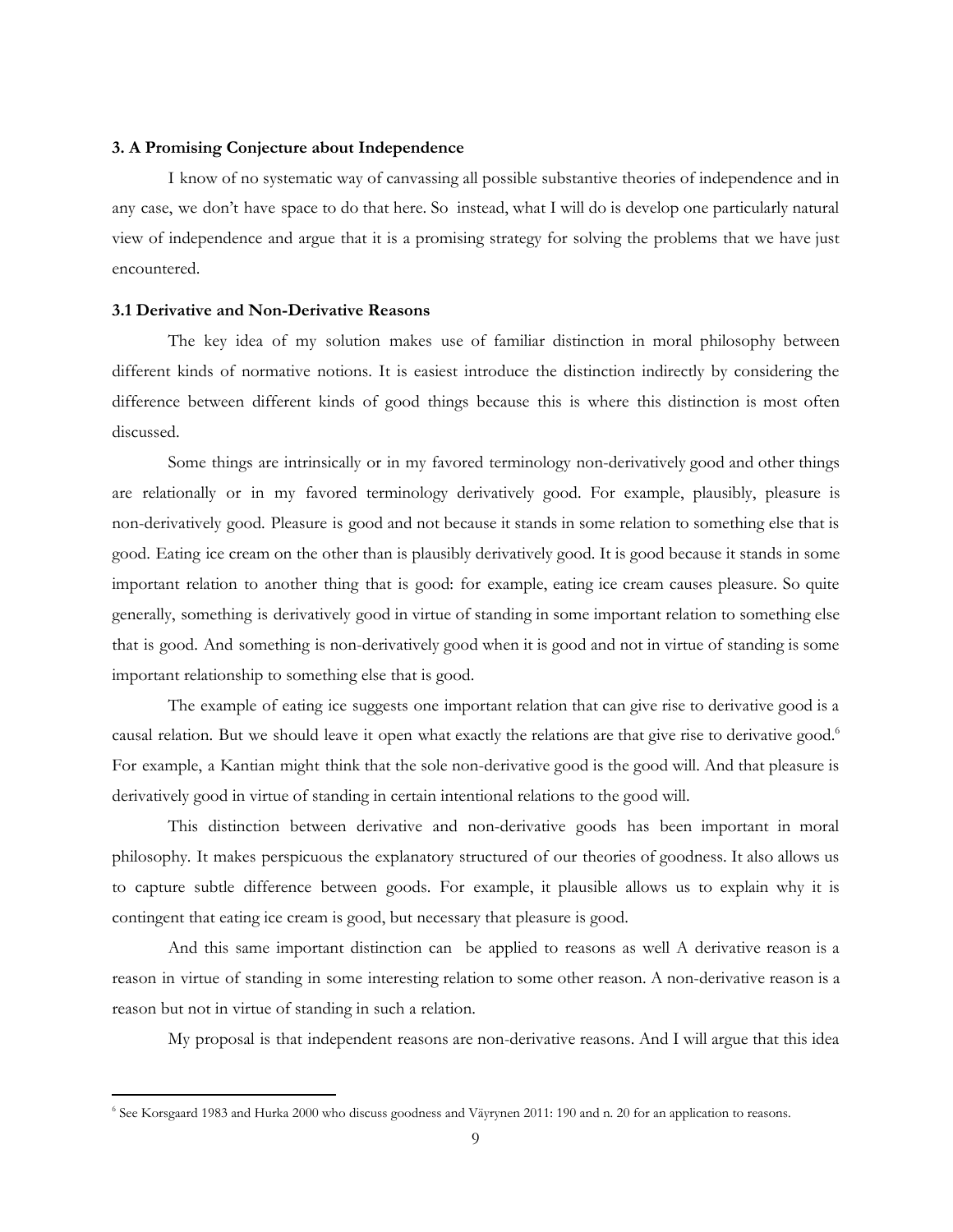is promising because it avoids the counterexample that we saw in the last section.

#### **3.2 Independence in the Epistemic Case**

Let's look at the issues involved in epistemic cases first.

To begin, it is helpful to see that the distinction from moral philosophy between derivative and non-derivative reasons is also one that we can easily make among epistemic reasons is. To see this, consider the following case: Someone you know to be reliable tells you that John smokes. This testimony is a reason to believe that John smokes. And it is also a reason to believe that John smokes *or* the number of atoms in the universe is even. Moreover, the testimony is a reason to believe that John smokes or the number of atoms in the universe is even *because* (i) the testimony is a reason to believe that John smokes and (ii) there is a certain relationship between the belief that John smokes and the belief that John smokes or the number of atoms in the universe is even. In particular, the truth of the content of the belief that John smokes ensures the truth of the content of the belief that John smokes or the number of atoms in the universe is even.

In this sense, the testimony provides a derivative reason to believe that John smokes or the number of atoms in the universe is even. The testimony may on the other hand provide a non-derivative reason to believe that John smokes. More generally, this illustrates how derivative epistemic reason can arise based on the logical relationship between contents of beliefs.

Now that we have seen that this distinction among epistemic reasons make sense, we can apply it to our analysis of the counterexample. Recall that the counterexample involved John's attending the party being a reason to think that John or Bill will attend but not both and Bill's attending being a reason to think that John or Bill will attend but not both. These reasons are derivative: John's attending is more fundamentally a reason to believe John will attend and both John and Bill will not attend. The reason to believe that John or Bill will attend but not both is derivative in the same way that the reason in the testimony case is derivative, the logical relationship between the contents of these beliefs—'John or Bill will attend but not both' follows logically from 'John will attend and it is not the case that both John and Bill will attend'.

We can visualize this same point using our diagram: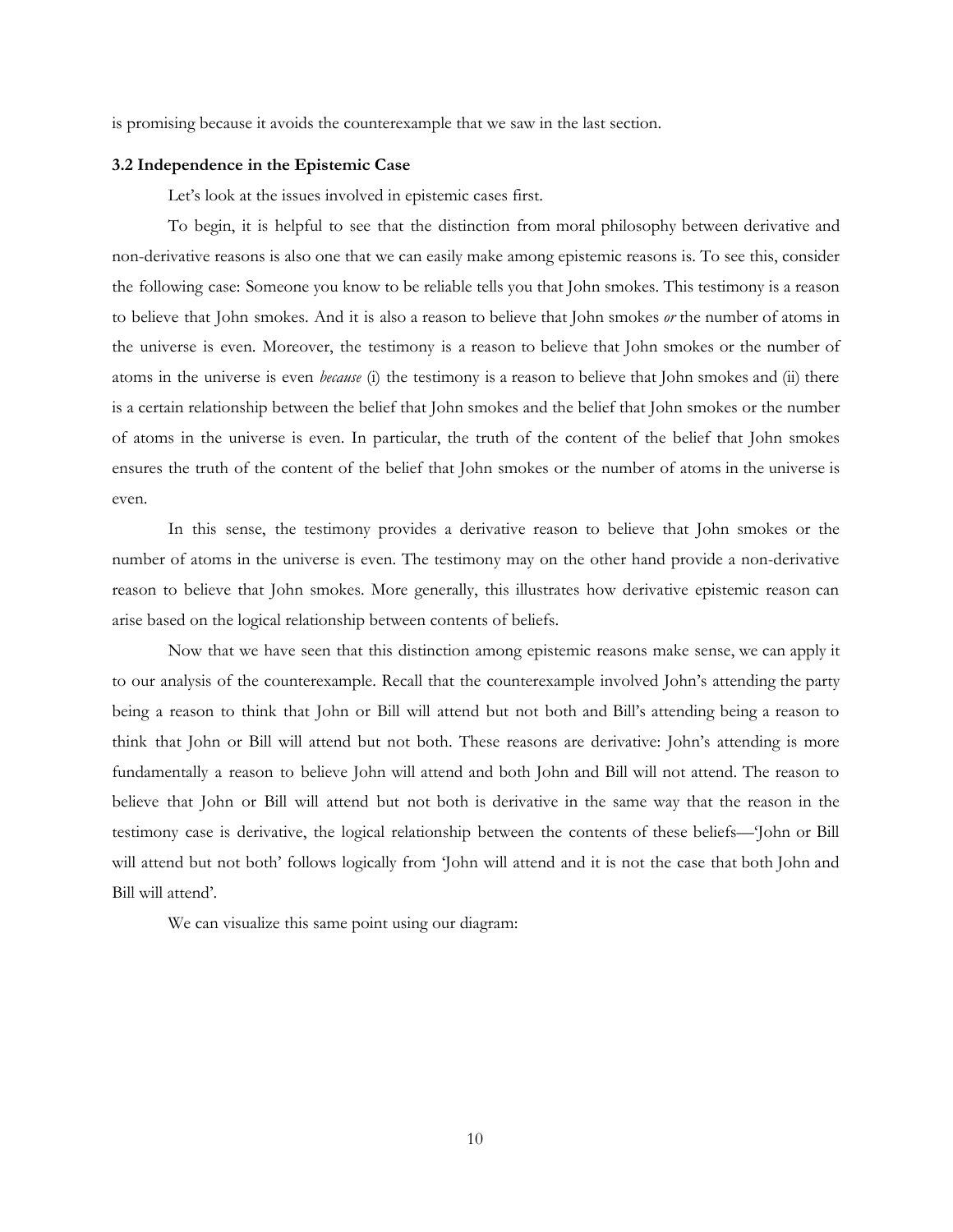

Recall that the proposition r is the non-overlapping portion of the left and right circles. We saw earlier that p supports r and that q supports r. But *how* does p supports r? We can think of this question as follow: since r is a collection of possibilities, which members of that collection does p increases our credence in? Looking at the diagram, it is not hard to see that p support r by increasing our credence in the possibilities that are in the non-overlapping part of the left circle because the non-overlapping part of the left circle is the place where both p and r hold. How does q support  $r$ ? q supports r by increasing our credence in the possibilities that are in the on-overlapping portion of the right circle. So p and q each support r in different ways; they increase our credence in different and mutually exclusive "parts" of r. So from this perspective as well, the reasons look derivative. And so this theory of independence immunizes *Additive Independent Reasons Accrual* from the epistemic counterexample.

#### **3.3 Independence in the Practical Case**

I also believe that this account of independence can help in the practical case. As we said one standard places where this distinction arises in practical cases is when there are causal relations involve. So to illustrate, suppose that I have promised Mark that I will meet him for lunch downtown and suppose that the only way to get downtown is to take the train. In this case, there is a reason to meet Mark for lunch and there is a reason to take the train. The reason to take the train is derivative of the reason to meet Mark for lunch in virtue of the fact that taking the train is a necessary means to meeting Mark for lunch.

Before showing how this distinction avoids the counterexample that I gave above (which I will do in a moment), it is worth seeing that it allows us to predict fresh counterexamples to *Additive Reasons Accrual*. The fact that we can predict these counterexamples is corroborating evidence that the theory of independence that we are considering is on the right track.

To see the counterexample we need only consider a variant of our original case. As before, the toll is \$25 dollars and as before, there is a restaurant and a movie theater that I can access only by paying this toll. But in this case, let's suppose that the movie only has one showing and the restaurant only has one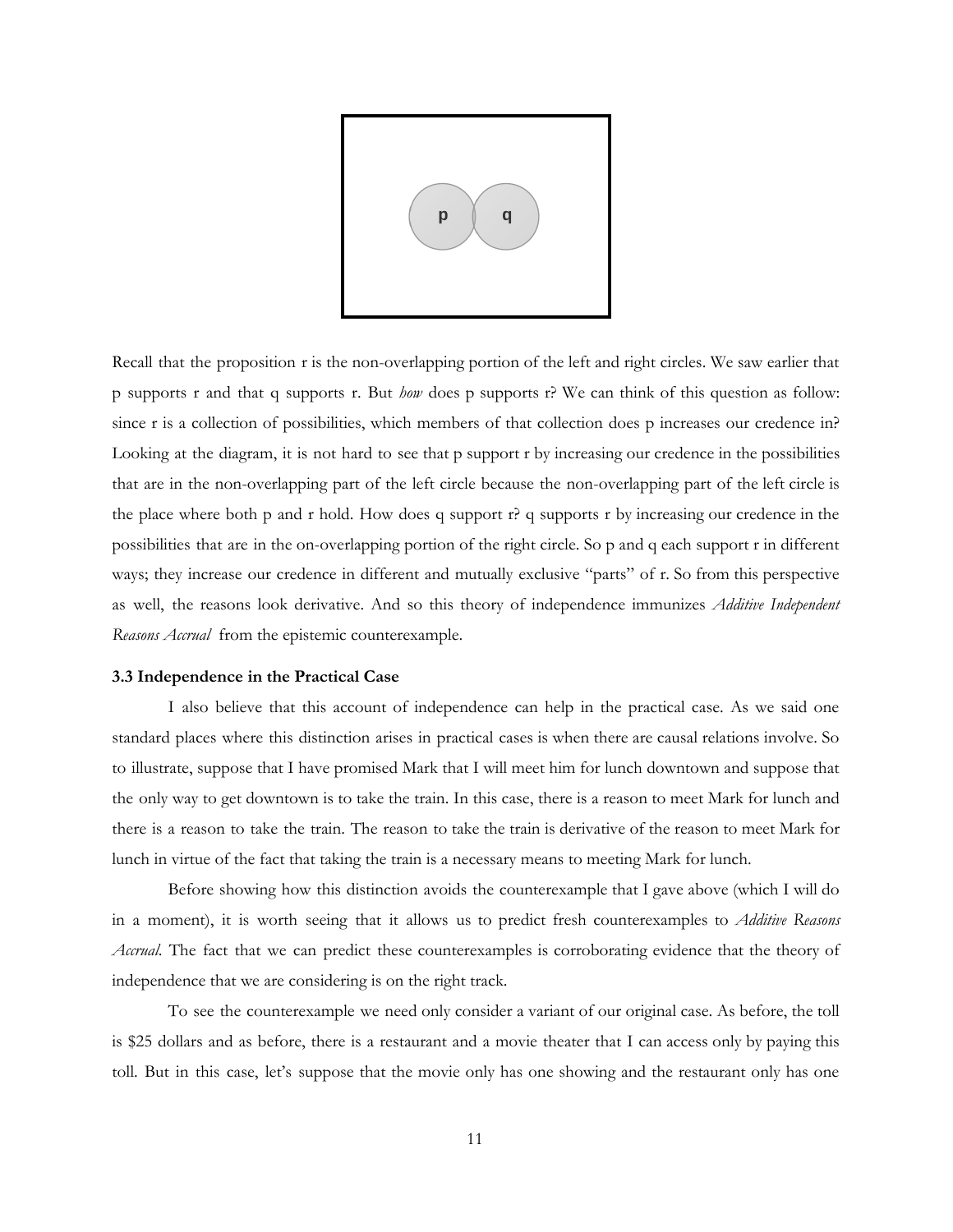seating and they are at the same time so that I cannot attend both. Still, the movie is a reason to cross the bridge and the restaurant is a reason to cross the bridge. But the accrual of these reasons is not any stronger than these reasons individually.

This is telling counterexample to *Additive Reasons Accrual* because it is clear why the accrual of the two reasons to pay the toll is not stronger than the individual reasons: The reasons to cross the bridge are *derivative* reasons because they are reasons to take the means to ends that I already have reasons to pursue, seeing the movie and eating at the restaurant respectively. And in this case, these ends are incompatible with one another.

Contrast this with a case where I will enjoy the movie and I have promised to attend the movie. In this case, the accrual of these two reasons to see the movie does have a strength that is greater than the strengths of these two individual reasons. And the reasons to see the movie also are intuitively not derivative. This corroborates our conjecture that independent reasons are non-derivative reasons.

Finally, return to the running case. Here we said that the heat is a reason to not run and the rain is a reason to not run. *Additive Independent Reasons Accrual* applies to this case according to the account of independence that we are considering only if these reasons are non-derivative.

Now it will be controversial what the non-derivative reasons in this case are (a point that we will return to in a moment). But on any plausible theory it is not the mere fact that it is hot that non-derivatively supports refraining from running or the mere fact that it is raining that non-derivatively supports refraining run. Perhaps, the fact that it is raining non-derivatively supports not being out in the rain or something along these line. But whatever the precise reason may be, the rain and the heat do not non-derivatively support refraining from running and so this case is not a counterexample to *Additive Independent Reasons Accrual*.

Thus, if we interpet independent reason as non-derivative reasons, we avoid the counterexamples given above. So this account of independent reasons is a promising strategy for developing a model of the accrual of reasons.

# **4. The Limits of the Strategy**

Unfortunately, there are still challenges that remain for this model. I will present two.

#### **4.1 Derivative/Non-Derivative and Confirmation**

So far, I have introduced the derivative/non-derivative distinction and then relied on our pretheoretical judgments to determine whether a given reason is derivative or not. The first problem concerns whether this pretheoretical appeal to the derivative/non-derivative distinction can be safely relied on.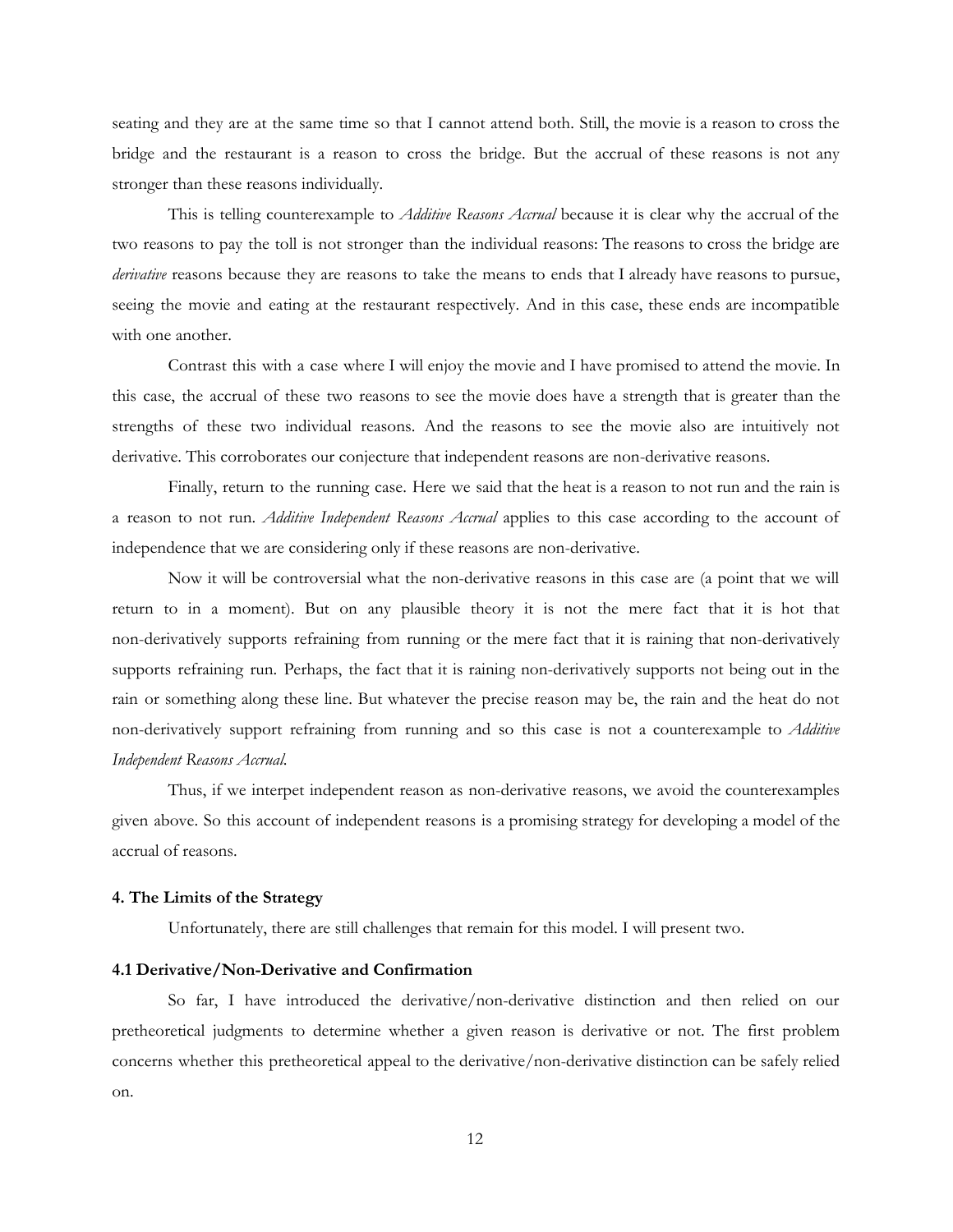We have already seen when discussing the running case that it is not clear what the non-derivative reasons are. In fact, different theories of practical reason make different claims about this case. So the fact that it is controversial what the non-derivative reasons are is one source of worry about only relying on our pretheoretical judgments.

But another, perhaps sharper, reason to worry is that this distinction fits uncomfortably with confirmation theory. In confirmation theory there is no distinction between derivative and non-derivative confirmation. The theory tells us about confirmation simpliciter.

Of course, I've already argued that there is some distinction between derivative and non-derivative reasons in the epistemic case. So everyone must allow for it. But what looking at confirmation theory points out is that we have worked out theories that do not make use of this distinction.

So we must do the hard work of showing how these theories can be made to fit with this distinction and then check whether the predictions that these theories make once they incorporate this distinction get us the results that we want. Or at least, this is what would be required if we wish to be on firmer footing in appealing to the derivative/non-derivative distinction to solve our problem

Here then is a suggestion on how to fit the the derivative/non-derivative distinction within confirmation theory. Look back at our diagram:



As I pointed out earlier, p confirms the non-overlapping portion of both circles by confirming the non-overlapping portion of the left circle This suggests p non-derivatively supports p  $\wedge$  r. Analogous considerations suggest that q non-derivatively supports q  $\wedge$  r. My suggestion would be to try to generalize and formalize these observations about this particular case. Ideally, we would like to show that we can recover full-fledged confirmation measures from a non-derivative measure of confirmation and a theory of the derivative confirmation. This is an open problem that we must solve before we have a full theory of the accrual of reasons. 7

 $^7$  Though I do not have the space to present the proposal here, in work in progress I show that one can define a certain notion of one reason not being derivative of another reason in probabilistic terms (in particular in terms of whether certain conditional credences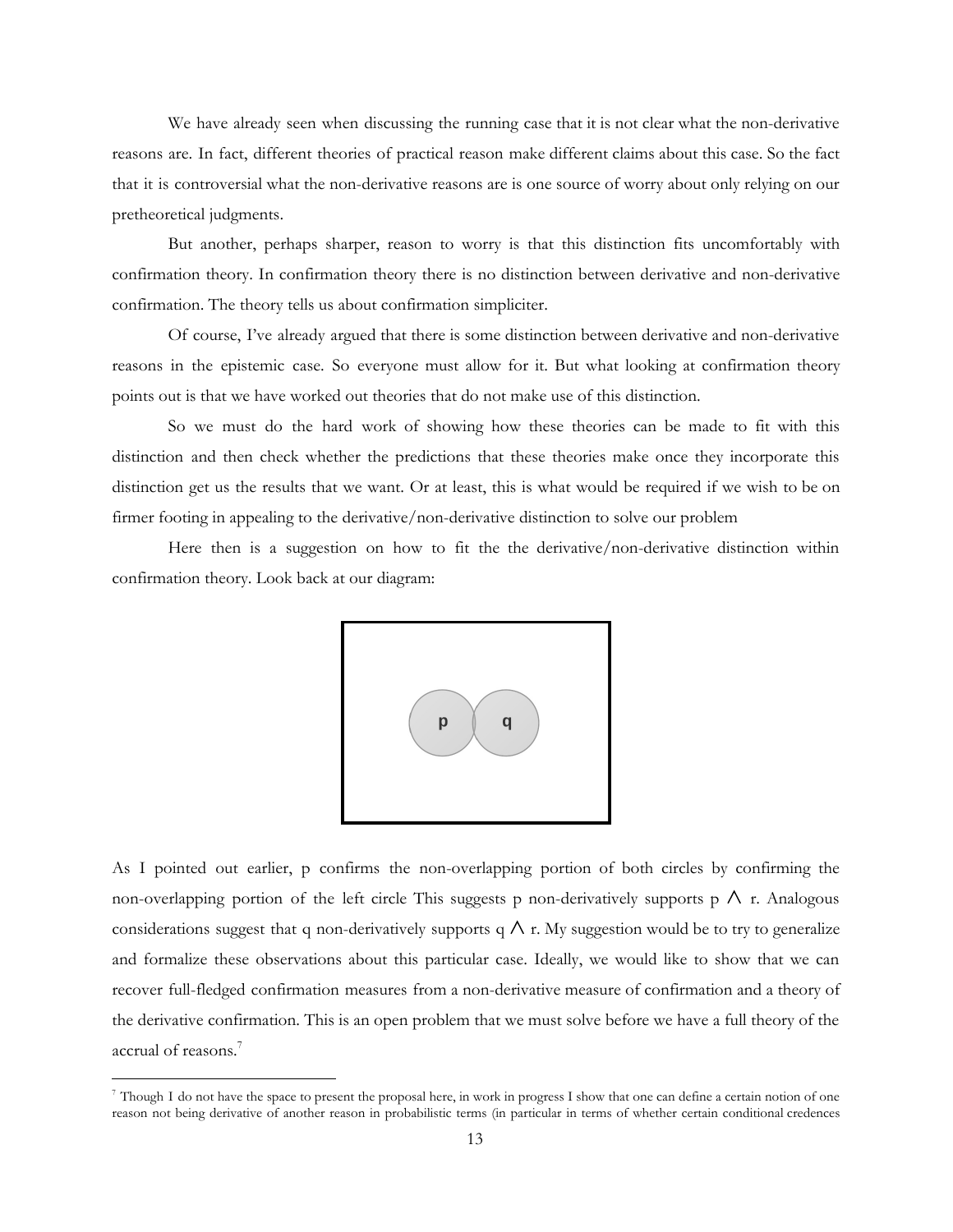#### **4.2 Finding Your Accrual Partners**

The second problem is that this account may purchase its immunity to counterexample at the cost of losing its explanatory power.

To see this, return to our first case. There we had two reasons to cross the bridge that were individually worse than the reason against crossing the bridge. But as we pointed out the reasons to cross the bridge are derivative.

These reasons then do not additively accrue according to *Additive Independent Reasons Accrual* which recall says this:

if *r* i : p is a reason to ᵱ of strength *m* and  $r$ <sup>2</sup>; q is a reason to  $\varphi$  of strength *n* and *r* <sup>i</sup> and *r* <sup>j</sup> are independent then the accrual of  $\mathbf{r}_i$  and  $\mathbf{r}_j$  support  $\boldsymbol{\varphi}$ -ing to the strength  $m+n$ 

In order to use *Additive Independent Reasons Accrual* to explain this case, we would need to find some non-derivative reasons and these reasons would need to be reason to do *the very same act*. The trouble is that it is not at all promising that there are such non-derivative reasons to do the very same act around.

As we already pointed out, it is hard to be sure exactly what the non-derivative reasons in a given case are. But roughly, it seems that the features of the restaurant non-derivatively support something like eating at that restaurant and the features of the movie non-derivatively support something like watching the movie. So there is no single act that the restaurant and the movie both non-derivatively support.<sup>8</sup>

We must then find a new way of determining which reasons additively accrue. In particular, we must somehow allow reasons to do different acts to accrue.

And there is some reason to be optimistic that we can determine which reasons additively accrue. To begin, our counterexample suggests a minimal constraint. We saw that the reason provided by the

the agent has are probabilistically independent). Given this definition, one can prove that reasons of this sort always have accruals whose strength is an increasing function of the strengths of the individual reasons and prove that the strength is in fact the sum of the strength of the individual reason (assuming that the strength of a reason is measured by what is known as the log-likelihood measure of confirmation).

<sup>&</sup>lt;sup>8</sup> This is too quick. For example, we could say that there is a non-derivative reason to do pleasurable things and both the reasons are derivative of this reason. At the limit, this strategy settles the answer to all questions involving reasons and their weight. The idea would be that there is just one non-derivative reason which is to have pleasure and that the weight of a derivative reason is determined by how much pleasure the act provides.

I do not wish to rely on a simplistic theory like this for two reasons. First, it is controversial. Second, one of the most attractive features of explaining what we ought to do in terms of reasons is that it allows for pluralism about which things are normatively significant. See the introduction to this volume for further discussion.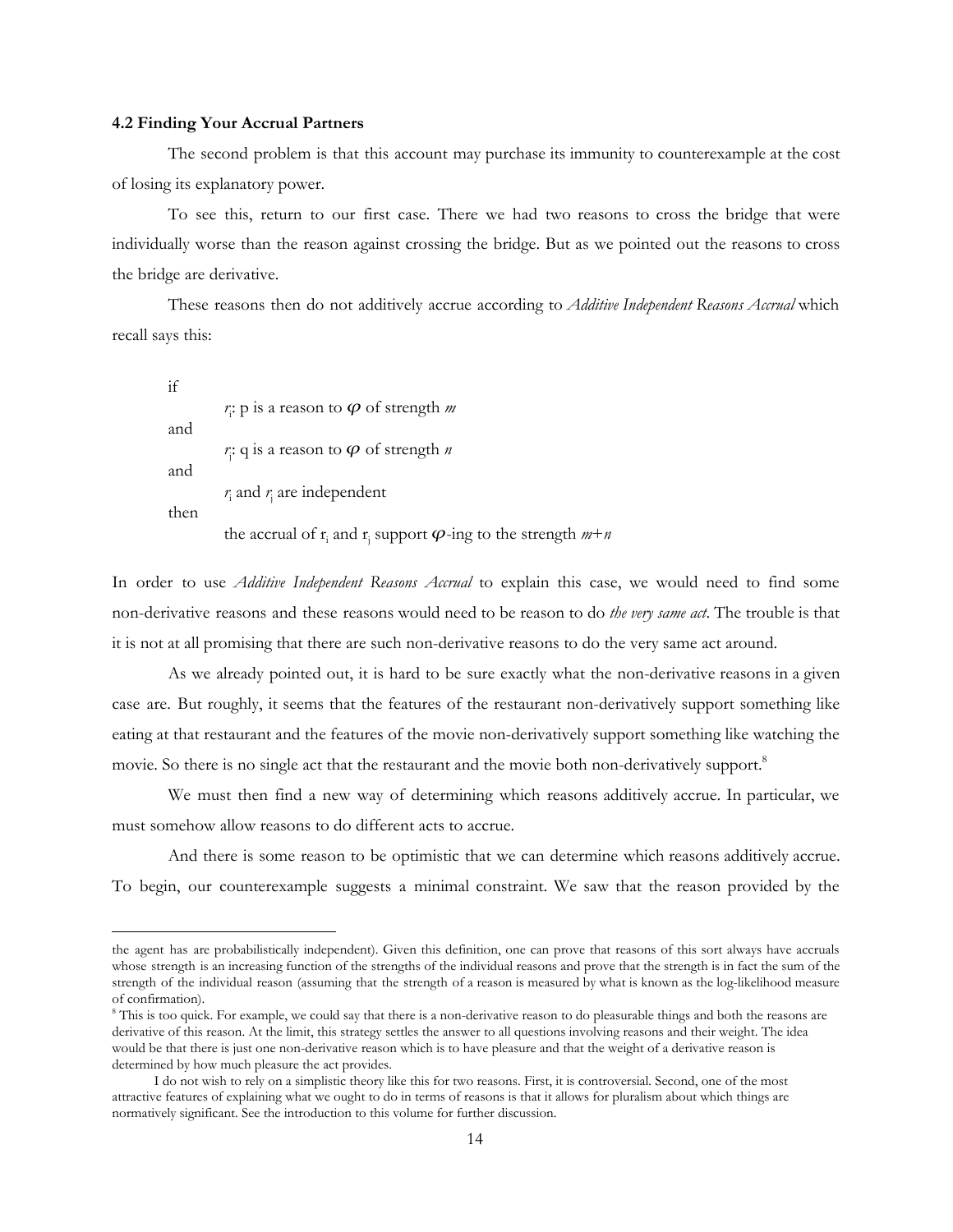restaurant and the movie don't additively accrue when you can't both go to the restaurant and the movie. So a natural first pass account says that non-derivative reasons to do acts that can be done together additively accrue.

Now this first pass may not be enough. This is because there are cases where we can do two acts together but doing one of the acts makes it harder to do the other. In this kind of case, it is not obvious that reasons additively accrue. In order to solve this problem, more work will be needed. But a natural next step to take to solve this problem is to enrich our model so that i can represent how much harder doing one acts makes doing another and then weight the strength of the accrual according to how much harder doing the first act makes doing the second. One way to do this is to introduce probabilities and take the sum of the strength of the reasons weighted by the probability of doing the second act given that you do the first one.

Thus, though the account of independence on offer faces some challenges, these challenges appear to be surmountable. I conclude therefore that a model along the lines that I have been developing is a promising one for understanding accrual even though there are a number of details of this model that still must be worked out. 9

#### **5. What's Wrong with Bruteness?**

Let me close this paper by consider a more pessimistic perspective on the progress that we have made so far. According to this perspective, the fact that there are issues to still be worked out and the fact that we do not yet know for sure whether they can be worked out should make us skeptical that a productive theory of independence can be had. From this perspective, it may be tempting to treat independence as brute. The idea would be that there is nothing helpful to say about independence. And perhaps this is not so implausible because we can judge in particular cases that certain reasons add up and this shows that we can tell which reasons are independent without a theory. According to this view, *Additive Independent Reasons Accrual* and the simple model are true. But there is nothing helpful to say about independence.

While this is a rather blunt account of independence, it is one that many people have been drawn to.<sup>10</sup> So it is worthwhile to close this paper by discussing what is unsatisfying about treating independence as brute.

<sup>&</sup>lt;sup>9</sup> Recent work by Bader in this volume and Wassell ms addresses issues similar to the ones discussed here though each sets up the problem of reasons accrual in his own distinctive framework.

 $^{10}$  Confirmation theory, the models mentioned in n. 2, Pollock 1995: 101-02, Ross 1930, and Schroeder 2007: ch. 7 all treat (aspects of) accrual as brute. Scanlon 2014: ch. 5 also appears to be open to this (but see Scanlon 2014: 107-108, Schroeder 2014 and the introduction to this volume for some complications).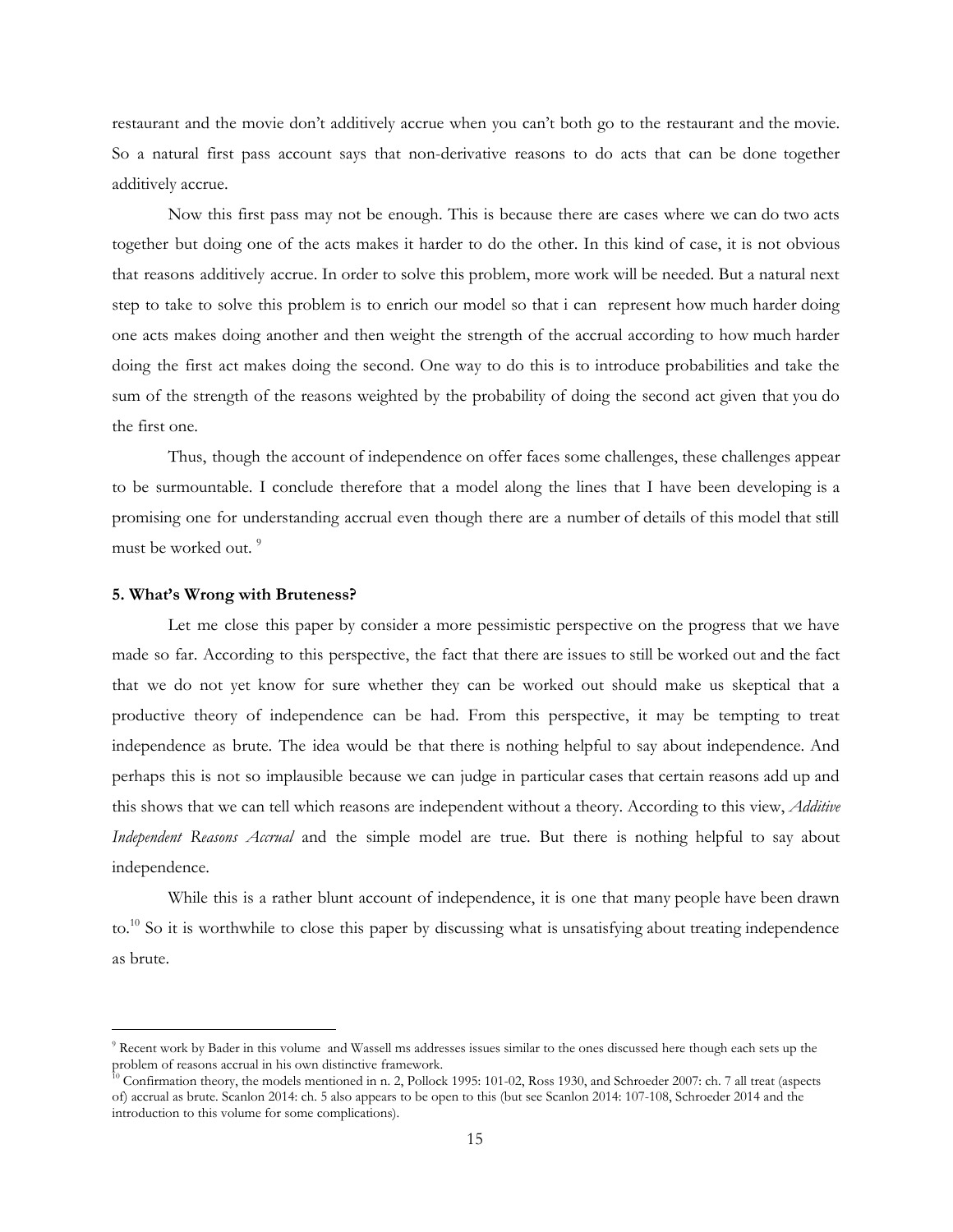# **5.1 Ross**

One way to bring out what is unsatisfying about this strategy is to consider a classic objection to Rossian moral theory (Ross 1930). W. D. Ross thought that we had a number of *prima facie* duties. In standard cases, more than one of these duties apply and support incompatible actions. What we ought to do is one of these actions and which action we ought to do, according to Ross, is determined by the *prima facie* duties that apply. But Ross thought there could be no helpful theory of how these *prima facie* duties come together to determine what we ought to do.

A classic objection to Ross's view has been that it is unacceptably brute to claim that *prima facie* duties determine what we ought to do while insisting that there can be no helpful theory of this. The worry is that to treat how prima facie duties determine what we ought to do as brute is as unsatisfying as simply treating facts about what we ought to do as brute.

Obviously, this same worry in slightly different terminology arise for treating reasons accrual as brute.

#### **5.2 Generalizations**

Another problem is that there are a number of generalizations about reasons accrual.<sup>11</sup> This does not sit easily with the brute approach because it must take the generalizations as brute rather than predicting or explaining them. To illustrate, I will present one of the several generalizations that theorists have uncovered.

To state this generalization, we need some terminology. Philosophers typically distinguish between *undercutting defeat* and *rebutting defeat*. We can introduce this distinction with a pair of examples. In the first case, you know John is generally reliable and he tells you that water is  $H<sub>2</sub>0$ . You know that Sam is even more reliable than John and he tells you that water is not H<sub>2</sub>0. Plausibly, the reason provided by Sam's testimony is stronger than the reason provided by John's testimony so that you shouldn't believe that water is H20. In the terminology, this fact is indicated by saying that Sam's testimony is a *rebutting* defeater of John's. In general, when we have two reasons a necessary condition of one being a rebutting defeater of another is that the reasons support incompatible conclusions.

Contrast this case with the following one. As before, you know that John is reliable and he tells you that water is H<sub>2</sub>0. But in this case, you are told by Sally who you know is generally reliable that while John is generally reliable, he is not reliable about issues related to chemistry. In this case too, it may be that Sally's testimony makes it so that you should not believe that water is  $H<sub>2</sub>0$ . But unlike the case involving Sam, Sally's testimony is not a reason to believe water is not H<sub>2</sub>0. Rather it just "attacks the connection"

<sup>&</sup>lt;sup>11</sup> See Prakken 2005: §3 for a list.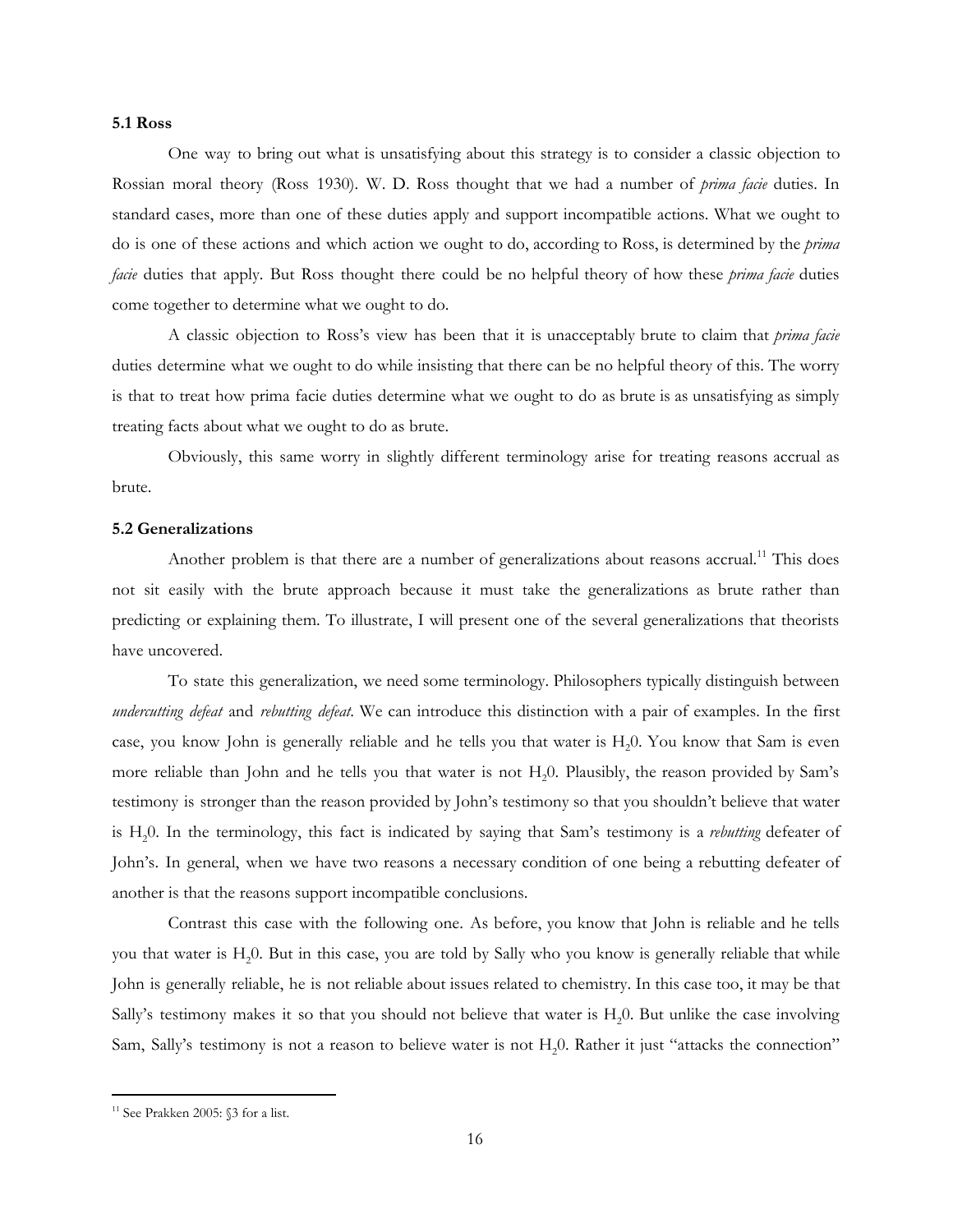between John's testimony and the belief that water is H<sub>2</sub>0. In the terminology, this fact is indicated by saying that Sally's testimony is an *undercutting defeater* of John's testimony. In general, when we have two reasons and one is an undercutting defeater of another, it need not be that the reasons support incompatible conclusions. Rather the undercutting defeater attacks the connection.

In this terminology, our original case illustrates that a reason can be a rebutting defeater of two reasons, but not a rebutting defeater of their accrual. But a striking fact is that there do not appear to be cases where a reason is an *undercutting* defeater of two reasons, but is not an undercutting defeater of their accrual.

It is of course difficult to prove generalizations like this. But it is at least hard to find cases where this generalization is false. And that's an interesting fact about the accrual of reasons. Perhaps, it is a brute fact. But it would be better if we could predict this general fact on the basis of a systematic account of the accrual of reasons.

#### **5.3 A Flat-Footed Complaint**

Finally and most flat-footedly, let me register my incredulity at the thought that the strength of the reason to pay the toll in the case where there is a restaurant and a movie to see on the other side somehow floats totally free of the reasons provided by the restaurant and the reason provided by the movie or that the connection between these reasons is one that we can say nothing helpful about. When we look at the case, this seems obviously false. And similar sentiments apply to other cases that we have discussed.

Of course, none of the considerations are decisive. But they do suggest that the brute approach is not the most palatable option. Providing a systematic theory would be better.

#### **6. Conclusion**

I began this paper by presenting cases involving the accrual of reasons and by asking how best to understand these cases. In trying to answer this question, I started out by relying on our pretheoretical grip on what reasons there are and how weighty they are individually. I chose to do this in order to highlight directly the challenges for understanding the accrual of reasons. The main challenges was to develop a productive account of independence and my argument has been that a promising way of developing such an account relies on the familiar distinction in moral philosophy between derivative and non-derivative reasons. But we also saw that to fully answer this challenge and develop a complete theory, we will need to delve further into theoretical questions about the nature of reasons and their weights.

This illustrates how in order to fully understand accrual, we must tackle a tangle of interesting structural and substantive questions about reasons. We have made some progress toward answering these questions. But there is much work left for epistemologists, ethicists, logicians, and others interested in the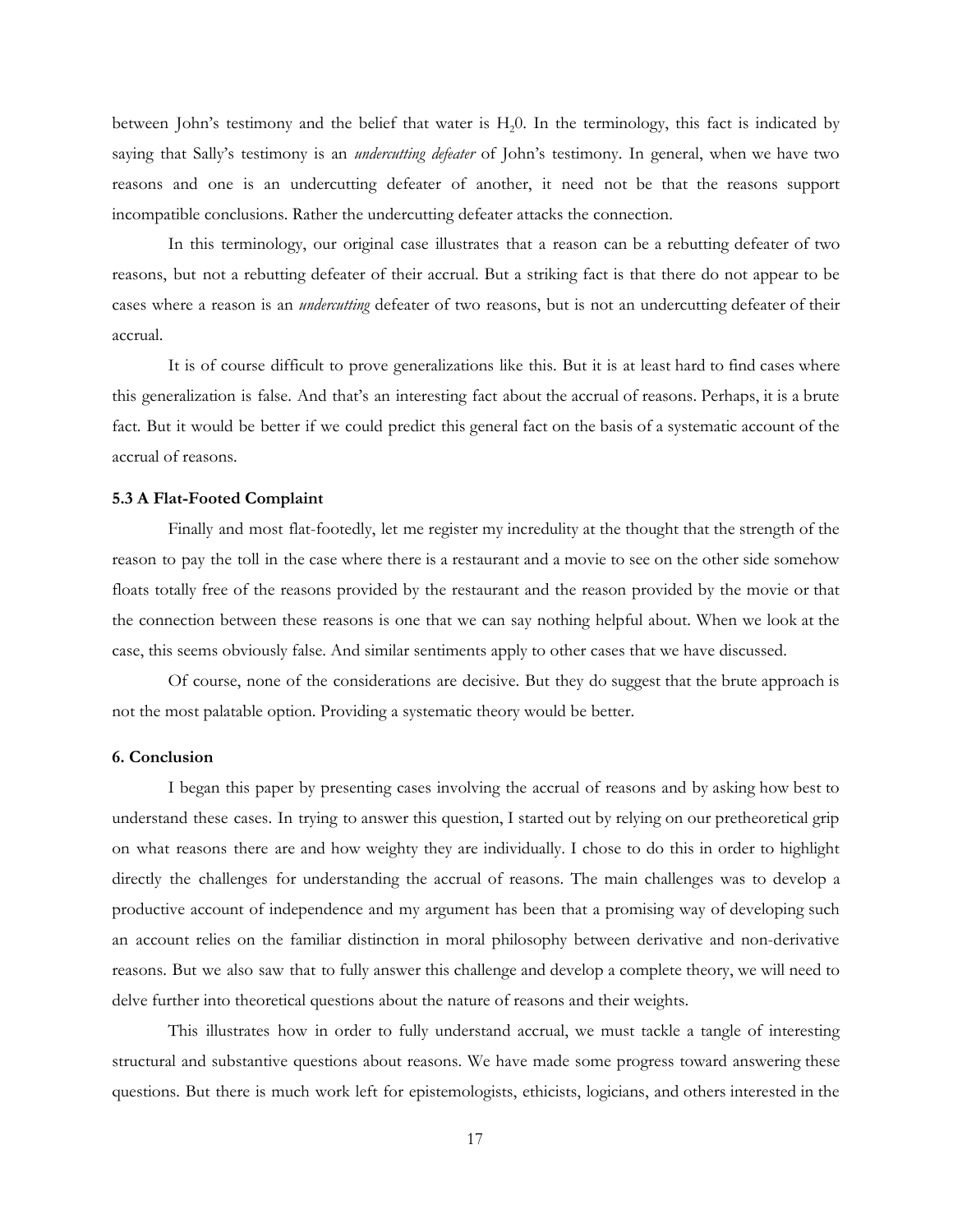weight of reasons to do.<sup>12</sup>

<sup>&</sup>lt;sup>12</sup> For discussion of these issues, I thank the participants of the USC dissertation seminar, an anonymous referee, Alex Dietz, Kenny Easwaran, Ben Lennertz, Matt Lutz, Barry Maguire, Kenny Pearce, Doug Portmore, Mark Schroeder, Damien Wassell, Jonathan Wright, and especially Errol Lord.